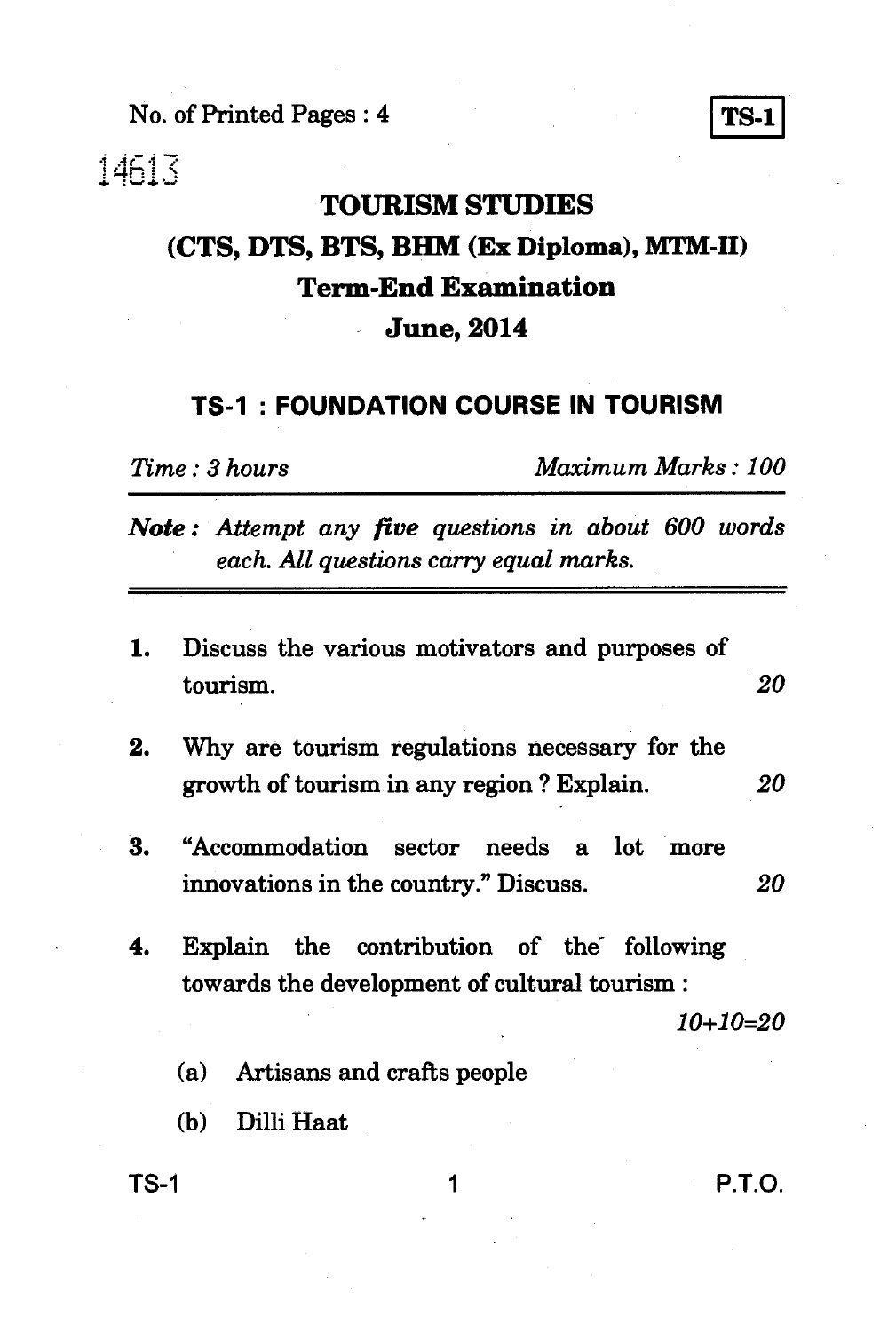| 5. | Examine the functioning of a travel agency.                                                                   | 20 |
|----|---------------------------------------------------------------------------------------------------------------|----|
| 6. | As a tour operator, how would you plan, package<br>and cost a tour?                                           | 20 |
| 7. | How can India's bio-diversity be used for tourism<br>promotion? Discuss.                                      | 20 |
| 8. | What is travel writing? Explain the various<br>categories of writing for tourism.                             | 20 |
| 9. | Discuss History as a tourism product. Also<br>explain the use of history and historical events<br>in tourism. | 20 |
|    | 10. Explain the third world tourism as an agenda for<br>social concern.                                       | 20 |

 $TS-1$  2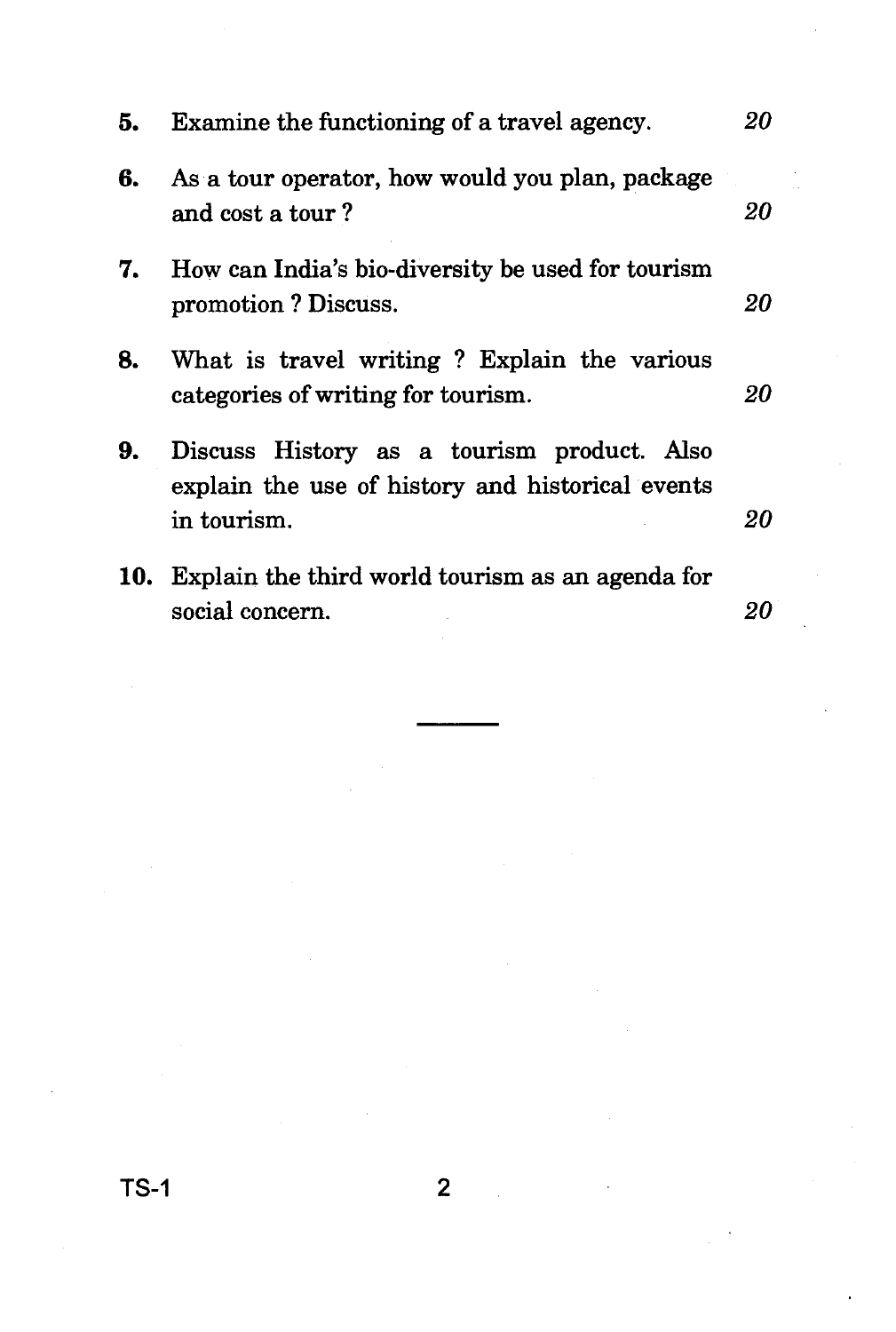टी.एस.-1

### पर्यटन अध्ययन

# (सी.टी.एस., डी.टी.एस., बी.टी.एस., बी.एच.एम. (एक्स डिप्लोमा), एम.टी.एम.-II)

## सत्रांत परीक्षा

### जून, 2014

# टी.एस.-1:पर्यटन में आधार पाठ्यक्रम

समय : 3 घण्टे

अधिकतम अंक : 100

|      | नोट : किन्हीं पाँच प्रश्नों के उत्तर लगभग 600-600 शब्दों में<br>लिखिए । सभी प्रश्नों के अंक समान हैं ।                                            |          |    |
|------|---------------------------------------------------------------------------------------------------------------------------------------------------|----------|----|
| 1.   | विभिन्न प्रेरणा देने वालों (motivators) और पर्यटन के<br>उद्देश्यों की चर्चा कीजिए।                                                                |          | 20 |
| 2.   | किसी भी क्षेत्र में पर्यटन के विकास के लिए पर्यटन-विनियम<br>(regulations) क्यों आवश्यक हैं ? व्याख्या कीजिए ।                                     |          | 20 |
| 3.   | "देश में आवास क्षेत्र (accommodation sector) को बहुत<br>अधिक नवीकरण (innovations) करने की आवश्यकता<br>है।" चर्चा कीजिए।                           |          | 20 |
|      | सांस्कृतिक पर्यटन के विकास में निम्नलिखित के योगदान की<br>व्याख्या कीजिए :<br>(क) कारीगर और शिल्पी (Artisans and Crafts people)<br>(ख) दिल्ली हाट | 10+10=20 |    |
| TS-1 | 3                                                                                                                                                 | P.T.O    |    |